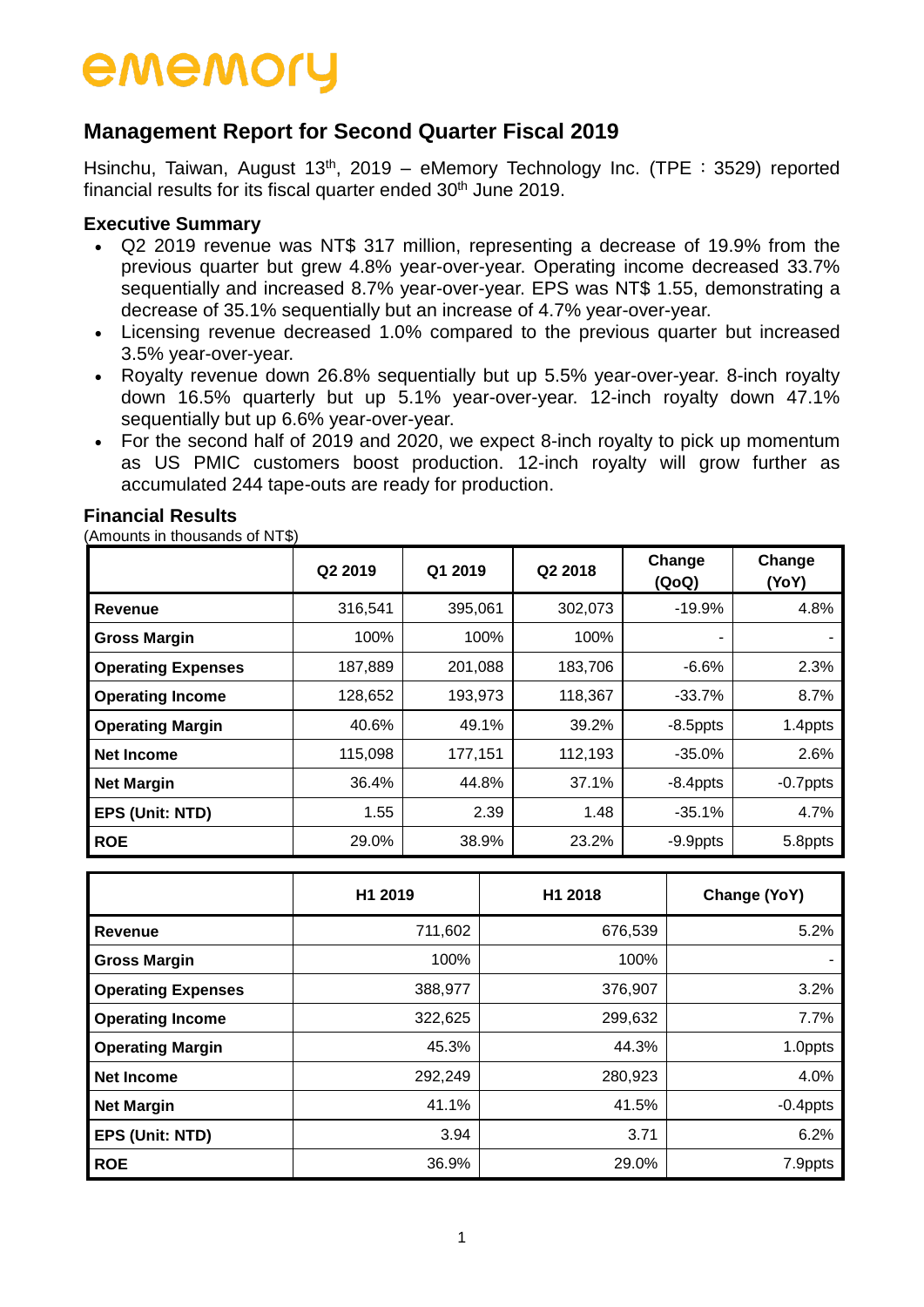### **Revenue Analysis**

(Amounts in thousands of NT\$)

|                | Q <sub>2</sub> 2019 | Q1 2019 | Q <sub>2</sub> 2018 | Change (QoQ) | Change (YoY) |  |
|----------------|---------------------|---------|---------------------|--------------|--------------|--|
| Licensing      | 104,806             | 105,824 | 101,283             | $-1.0%$      | 3.5%         |  |
| <b>Royalty</b> | 211,735             | 289,237 | 200,790             | $-26.8%$     | 5.5%         |  |
| <b>Total</b>   | 316,541             | 395,061 | 302,073             | $-19.9%$     | 4.8%         |  |

|              | H1 2019 | H1 2018 | Change (YoY) |  |  |
|--------------|---------|---------|--------------|--|--|
| Licensing    | 210,630 | 215,823 | $-2.4%$      |  |  |
| Royalty      | 500,972 | 460,716 | 8.7%         |  |  |
| <b>Total</b> | 711,602 | 676,539 | 5.2%         |  |  |

### **Royalty revenue analysis by wafer size (8-inch vs 12-inch)**

| <b>Wafer Size</b> |           | Q2 2019         | H1 2019         |         |                 |
|-------------------|-----------|-----------------|-----------------|---------|-----------------|
|                   | $%$ of Q2 | Change<br>(QoQ) | Change<br>(YoY) | % of H1 | Change<br>(YoY) |
| 8 inch            | 75.7%     | $-16.5%$        | 5.1%            | 70.3%   | 5.9%            |
| 12 inch           | 24.3%     | $-47.1%$        | 6.6%            | 29.7%   | 16.2%           |

 Royalty contribution of YoY from 12-inch increased mainly due to mass production of new applications. Its QoQ declined as a result of lacking of two foundries' royalty payments recognized in January and July.

### **Revenue analysis by technology**

| Technology     |                                     | Q <sub>2</sub> 2019  |                 |                                       |                          |                 |                                     |                 |                 |  |  |  |  |  |  |
|----------------|-------------------------------------|----------------------|-----------------|---------------------------------------|--------------------------|-----------------|-------------------------------------|-----------------|-----------------|--|--|--|--|--|--|
|                |                                     | <b>Total Revenue</b> |                 |                                       | <b>Licensing Revenue</b> |                 | <b>Royalty Revenue</b>              |                 |                 |  |  |  |  |  |  |
|                | $%$ of<br>Q <sub>2</sub><br>Revenue | Change<br>(QoQ)      | Change<br>(YoY) | $%$ of<br>Q <sub>2</sub><br>Licensing | Change<br>(QoQ)          | Change<br>(YoY) | $%$ of<br>Q <sub>2</sub><br>Royalty | Change<br>(QoQ) | Change<br>(YoY) |  |  |  |  |  |  |
| <b>NeoBit</b>  | 57.1%                               | $-31.0%$             | $-5.1%$         | 26.5%                                 | 38.6%                    | $-16.5%$        | 72.2%                               | $-36.8%$        | $-2.6%$         |  |  |  |  |  |  |
| <b>NeoFuse</b> | 35.9%                               | 14.7%                | 72.8%           | 62.7%                                 | 1.3%                     | 53.1%           | 22.6%                               | 40.3%           | 109.8%          |  |  |  |  |  |  |
| <b>NeoPUF</b>  | 0.2%                                | 100.0%               | 100.0%          | 0.6%                                  | 100.0%                   | 100.0%          | 0.0%                                | $0.0\%$         | 0.0%            |  |  |  |  |  |  |
| <b>NeoEE</b>   | 5.5%                                | $-35.0%$             | $-45.7%$        | 8.9%                                  | $-39.0%$                 | $-25.7%$        | 3.8%                                | $-29.5%$        | $-58.8%$        |  |  |  |  |  |  |
| <b>NeoMTP</b>  | 1.3%                                | $-41.3%$             | $-69.3%$        | 1.3%                                  | $-75.4%$                 | $-89.1%$        | 1.4%                                | 61.8%           | 88.0%           |  |  |  |  |  |  |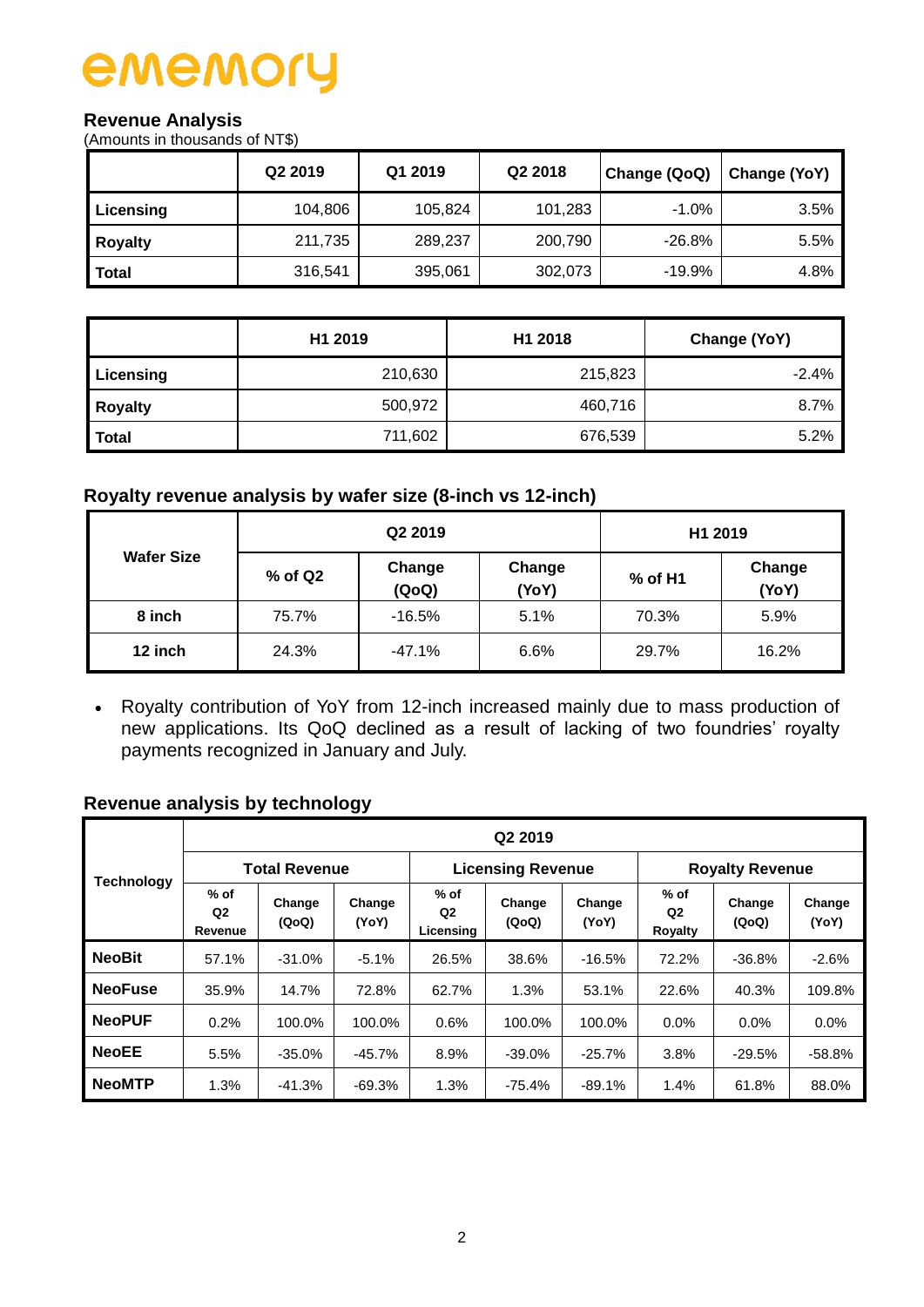|                |                             | H <sub>1</sub> 2019  |                          |                 |                             |                 |  |  |  |  |  |  |  |  |
|----------------|-----------------------------|----------------------|--------------------------|-----------------|-----------------------------|-----------------|--|--|--|--|--|--|--|--|
| Technology     |                             | <b>Total Revenue</b> | <b>Licensing Revenue</b> |                 | <b>Royalty Revenue</b>      |                 |  |  |  |  |  |  |  |  |
|                | $%$ of H1<br><b>Revenue</b> | Change<br>(YoY)      | $%$ of H1<br>Licensing   | Change<br>(YoY) | $%$ of H1<br><b>Royalty</b> | Change<br>(YoY) |  |  |  |  |  |  |  |  |
| <b>NeoBit</b>  | 62.2%                       | $-2.5%$              | 22.7%                    | $-31.5%$        | 78.8%                       | 2.8%            |  |  |  |  |  |  |  |  |
| <b>NeoFuse</b> | 29.9%                       | 62.3%                | 62.0%                    | 37.3%           | 16.4%                       | 128.5%          |  |  |  |  |  |  |  |  |
| <b>NeoPUF</b>  | 0.1%                        | 100.0%               | 0.3%                     | 100.0%          | $0.0\%$                     | 0.0%            |  |  |  |  |  |  |  |  |
| <b>NeoEE</b>   | 6.2%                        | $-27.9%$             | 11.7%                    | 2.0%            | 3.8%                        | $-47.6%$        |  |  |  |  |  |  |  |  |
| <b>NeoMTP</b>  | 1.6%                        | $-61.7%$             | 3.3%                     | $-74.2%$        | 1.0%                        | 24.3%           |  |  |  |  |  |  |  |  |

- NeoBit:  $\overline{OP}$  technology covers from 0.35um to 55nm. Applications: DDI, PMIC, fingerprint, sensors, MCU, and etc.
- NeoFuse: OTP technology covers mainly from 55nm to 7nm. Applications: DRAM, AP, game console, FPGA, DTV, OLED driver, set-top Box, surveillance, CIS, SSD controller, Connectivity IC, auto sensors, and etc.
- NeoPUF: OTP technology covers mainly from 0.11um to 7nm. Applications: FPGA, Security MCU, IoT, Catridge, and etc.
- NeoEE: MTP technology covers from 0.3um to 0.11um, allowing up to 100K rewritable times with zero additional masking layers. Applications: Fingerprint, MCU, P-gamma, OIS, RFID, and etc.
- NeoMTP: MTP technology covers from 0.18um to 55nm, offering high density memory with 1K rewritable times with zero additional masking layers. Applications: Wireless chargers, type c, smart PMIC, MCU, touch panel controller, gauge IC, and etc.

### **Key Business Developments**

**Licensing** 

- Technology License
	- 。 4 NeoFuse licensing contracts were signed with three different foundries during the quarter.
	- <sup>o</sup> As of June 30<sup>th</sup>, 2019, we have technologies under development for adoption on 103 different process platforms, ranging from 0.25um to 5nm.

|                   |   | 5/7/10nm 12/14/16nm | 22/28nm | 40 <sub>nm</sub> | 55/65nm | 80/90nm | $ 0.13/0.11$ um | $0.18$ um | Total |
|-------------------|---|---------------------|---------|------------------|---------|---------|-----------------|-----------|-------|
| Qualified         | - |                     | 18      | 10               | 19      |         | $\sim$          |           | 74    |
| <b>Developing</b> |   |                     | 15      |                  | 12      | 10      |                 |           | 60    |

### **Development of Key Technology on 12-inch Nodes**

### • Design License

- 。 A total of 109 product tape-outs in the second quarter of 2019.
	- 1 tape-out at 7nm for advanced SOC.
	- 9 tape-outs at 22nm/25nm/28nm for sensor-related, multi-media, network IC, OLED driver, and etc.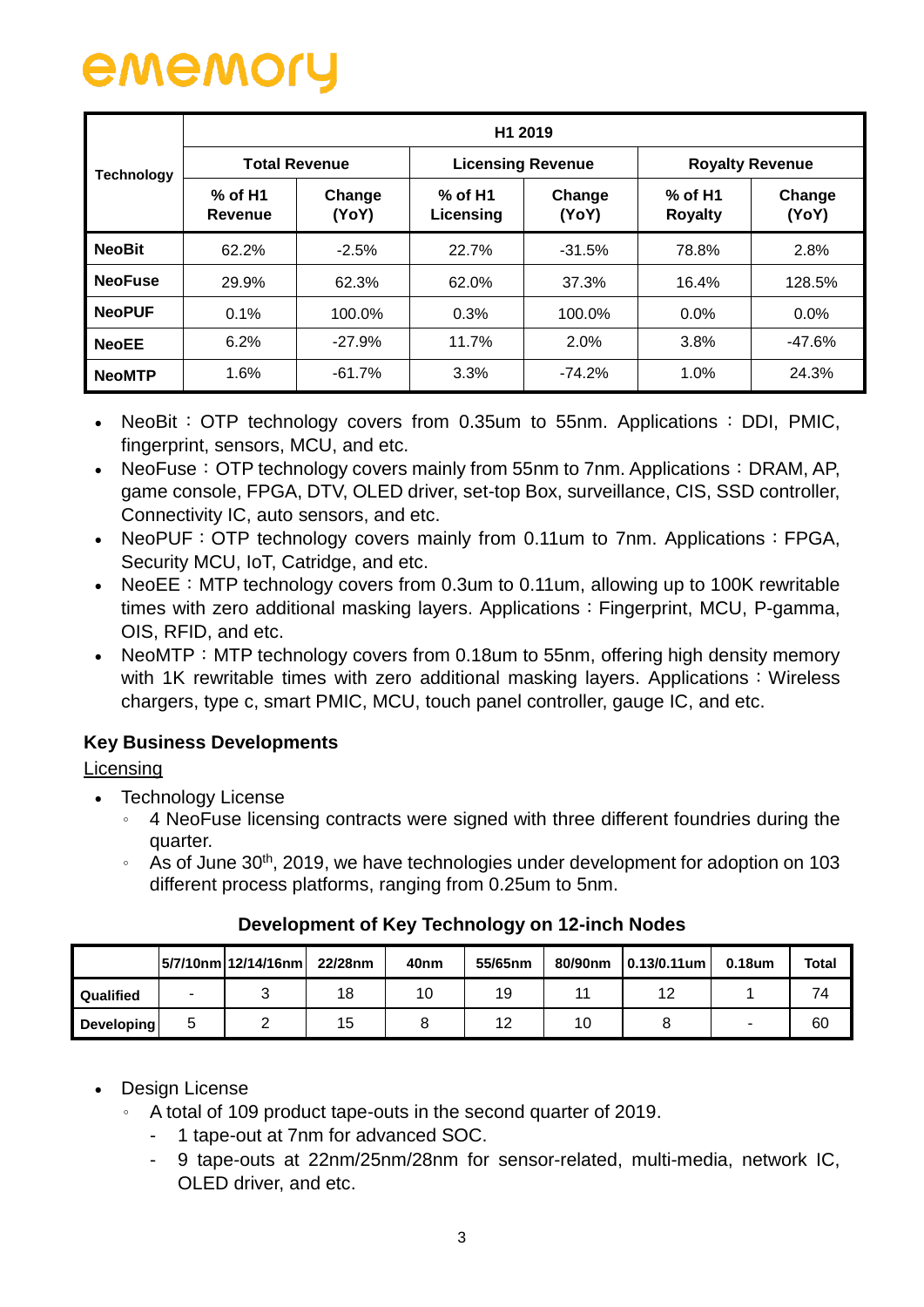- 12 tape-outs at 40nm for LCD driver, MCU, sensor-related, OLED driver, and etc.
- 2 tape-outs at 55nm for MCU, and TDDI.
- 4 tape-outs at 80nm/90nm for LCD driver, OLED driver, and TDDI.
- 14 tape-outs at 0.11um/0.13um for PMIC, LCD driver, MCU, sensor-related, and OLED driver.
- 60 tape-outs at 0.15um/0.16um/0.18um for PMIC, LCD driver, MCU, sensorrelated, network IC, fingerprint, motor driver, and etc.
- 1 tape-out at 0.25um for PMIC.
- 6 tape-outs at 0.35um for PMIC, MCU and sensor-related applications.
- $\cdot$  As of June 30<sup>th</sup>, 2019, eMemory's cumulative number of design licenses had increased to 4,542––a direct result of our ongoing effort in expanding and diversifying our technologies for adoption in a wide range of applications.

### **Future growth drivers**

### License

 Design license contracts have been signed with top tier IDMs and the largest Korean IDM in this quarter, which will drive the growth of license and royalty in the future.

### Royalty

- Growth of 8-inch royalty will be driven as US PMIC customers boost production further in the second half of 2019 and 2020.
- Expect 12-inch royalty to grow further as accumulated 244 tape-outs in the pipeline ready for mass production. DRAM IDM licensee has started mass production one quarter ahead of schedule in Q3. Production of top-tier IDM, Korean IDM and 7nm FPGA customers will drive growth of royalty revenue for advance nodes in the future.

### New Technology Development

- Development at 5nm process platform went smoothly and the first IP tape-out completed.
- Our emerging memory, ReRAM IP has completed preliminary verification.
- Two on-going Secured Processor projects referred from our partnership program with the largest processor IP company.
- Our PUF<sub>trng</sub>, true random number generator, is proved to be the fastest, lowest power and close to ideal random number generator.

### **Financial Review**

### Gross margin

Gross margin remained at 100%.

### Operating expenses and operating margin

- Total operating expenses in Q2 2019 were NT\$ 187.89 million and represented 59.4% of the total revenue, which decrease from 60.8% of the total revenue in the prior year.
- Operating expenses decreased 6.6% sequentially but increased 2.3% year-over-year.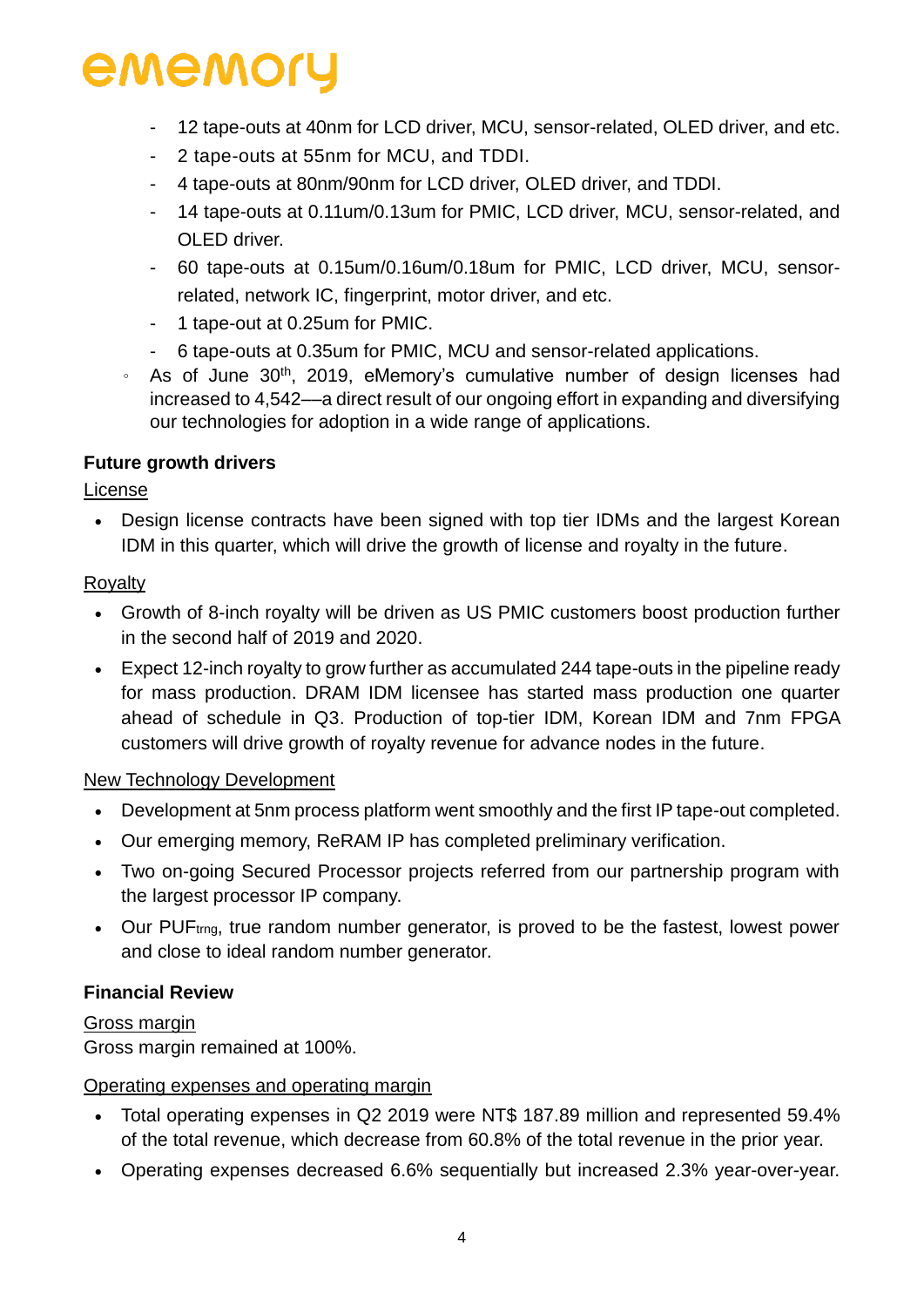The sequential decrease was mainly related to the reduction in employees' bonus and directors' compensation in the quarter, while the year-over-year increase was due to the raise of salary and an increase in number of employees.

• Operating margin for the quarter was 40.6%, down by 8.5 percentage points from the prior quarter but up 1.4 percentage points year-over-year.

### Non-operating income and income tax expense

- Non-operating income for the quarter was NT\$ 4.60 million, which decreased 50.2% sequentially and 53.0% year-over-year. The sequential decrease was primarily due to PSMC's annual directors' bonus for the prior quarter.
- Q2 2019 effective tax rate of 13.6% was 1.1 percentage points higher than the prior year.

### Net Income and EPS

- Net income for the quarter was NT\$ 115.10 million, a decrease of 35.0% sequentially but an increase of 2.6% year-on-year.
- Earnings per share was NT\$ 1.55 in Q2 2019.

### Current assets and current liabilities

- As of June 30<sup>th</sup>, 2019, cash decreased by NT\$ 293.55 million from the June 30<sup>th</sup>, 2018 to NT\$ 1,598.18 million. The decrease was mostly due to the reduction in bank deposits caused by the company's repurchased of treasury stocks in H2 2018. Total current assets including cash were NT\$ 1,765.92 million.
- Total current liabilities increased by NT\$ 573.19 million from December 31<sup>st</sup>, 2018, mainly reflecting the accrual of NT\$ 593.79 million cash dividends.
- Net working capital was NT\$842.96 million and the current ratio was 1.9x.

### Cash flows

- As of June 30th, 2019, net cash generated from operating activities totaled NT\$ 320.38 million, including NT\$ 336.46 million from income before income tax, NT\$ 27.24 million from depreciation and amortization, and NT\$ 43.32 million used in other operating activities, which included tax payment of NT\$ 92.56 million.
- The net cash used in investing activities was NT\$ 28.23 million at the end of June  $30<sup>th</sup>$ , 2019, primarily related to capital expenditures and acquisition of intangible assets.
- The net cash generated from financing activities increased NT\$ 0.26 million year-overyear to NT\$ 3.14 million, mainly caused by the execution of share options by employees in Q2 2019.
- As a result, cash decreased by NT\$ 296.18 million to NT\$ 1,598.18 million from December 31<sup>st</sup>, 2018 to June 30<sup>th</sup>, 2019.

### Employee

• As of June 30<sup>th</sup>, 2019, eMemory had 257 full-time employees, including 179 R&D engineers.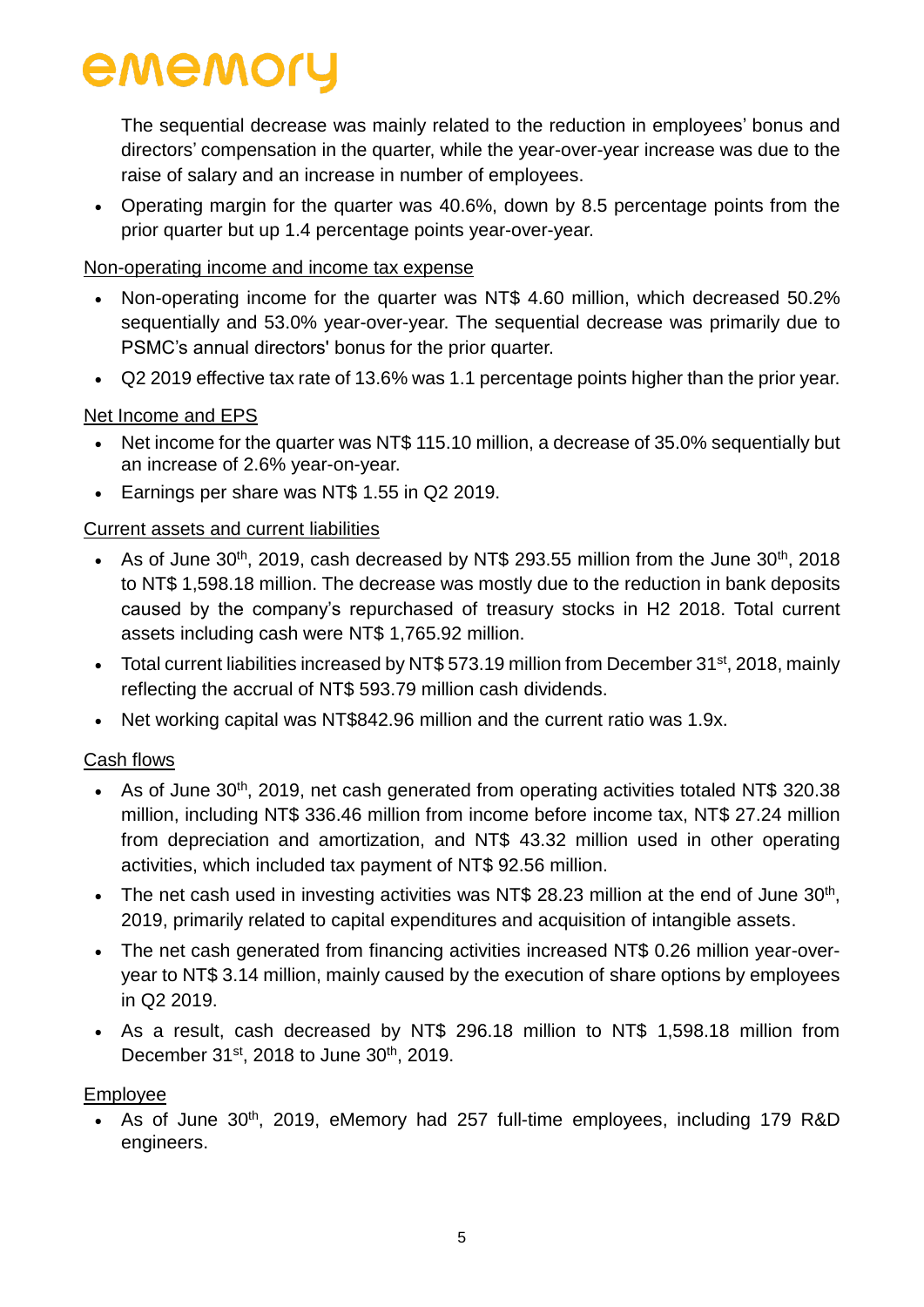#### **Cautionary Statement**

This report contains forward-looking statements, which are subject to risk factors associated with semiconductor and intellectual property business. It is believed that the expectations reflected in these statements are reasonable. But they may be affected by a variety of variables, many of which are beyond our control. These variables could cause actual results or trends to differ materially which include, but are not limited to: wafer price fluctuation, actual demand, rapid technology change, delays or failures of customers' tape-outs into wafer production, our ability to negotiate, monitor and enforce agreements for the determination and payment of royalties, any bug or fault in our technology which leads to significant damage to our technology and reputation, actual or potential litigation, semiconductor industry cycle and general economic conditions. Except as required by law, eMemory undertakes no obligation to update or revise any forward-looking statements, whether as a result of new information, future events, or otherwise.

#### **Contact**

Fiona Lai Investor Relations eMemory Technology Inc. +886-3-5601168 [ir@ememory.com.tw](mailto:ir@ememory.com.tw)

**-Financial Statements To Follow-**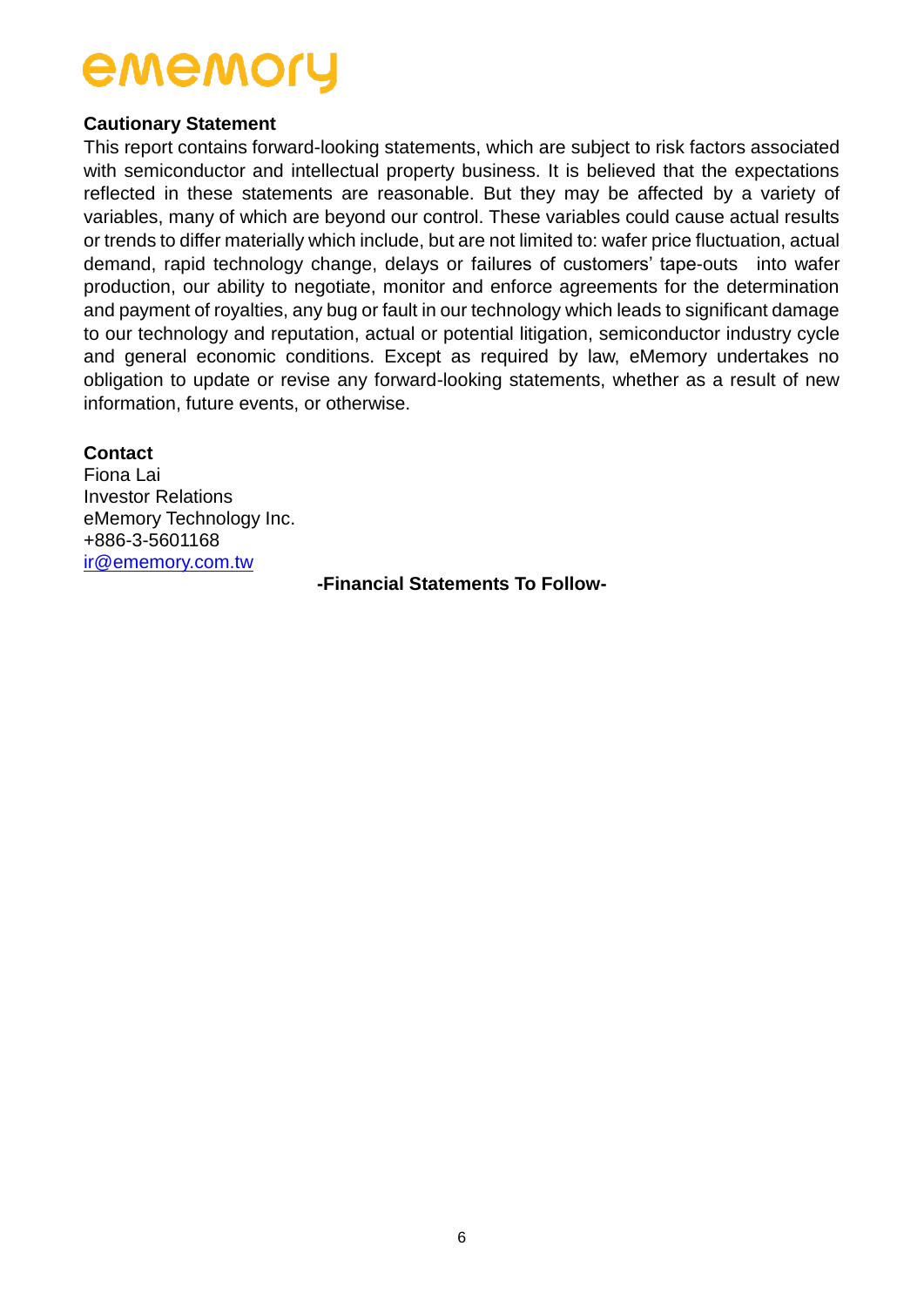#### **CONSOLIDATED BALANCE SHEETS**

**(In Thousands of New Taiwan Dollars)** 

|                                                                           | June 30, 2019<br>(Reviewed) |                          | December 31,<br>2018<br>(Audited) |                          | June 30, 2018<br>(Reviewed) |                          |                                                    | June 30, 2019<br>(Reviewed) |                            | December 31,<br>2018<br>(Audited) |                                                | June 30, 2018<br>(Reviewed) |                                             |
|---------------------------------------------------------------------------|-----------------------------|--------------------------|-----------------------------------|--------------------------|-----------------------------|--------------------------|----------------------------------------------------|-----------------------------|----------------------------|-----------------------------------|------------------------------------------------|-----------------------------|---------------------------------------------|
| <b>ASSETS</b>                                                             | <b>Amount</b>               | %                        | <b>Amount</b>                     | %                        | <b>Amount</b>               | %                        | <b>LIABILITIES AND EQUITY</b>                      | <b>Amount</b>               | %                          | <b>Amount</b>                     | %                                              | <b>Amount</b>               | %                                           |
| <b>CURRENT ASSETS</b>                                                     |                             |                          |                                   |                          |                             |                          | <b>CURRENT LIABILITIES</b>                         |                             |                            |                                   |                                                |                             |                                             |
| Cash                                                                      | \$1,598,180                 | 67                       | \$1,302,003                       | 62                       | \$1,891,730                 | 70                       | Contract liabilities - current                     | \$36,958                    | $\overline{2}$             | \$37,822                          | $\overline{2}$                                 | \$38,703                    | $\overline{c}$                              |
| Accounts receivable - net                                                 | 102,718                     | $\boldsymbol{\Lambda}$   | 158,335                           | 8                        | 127,030                     | 5                        | Other payables<br>Bonuses payable to employees and | 72,410                      | 3                          | 94,104                            | 5                                              | 64,226                      | $\overline{2}$                              |
| Other receivables                                                         | 250                         | $\overline{\phantom{a}}$ | 225                               | $\overline{\phantom{a}}$ | 295                         | $\overline{\phantom{a}}$ | directors                                          | 173,193                     | $\overline{7}$             | 138,092                           | $\overline{7}$                                 | 166,459                     | 6                                           |
| Other receivables - related parties                                       | 379                         | $\sim$                   | 251                               |                          | 246                         |                          | Payables on equipment                              | 1,677                       | $\sim$                     | 6,241                             | $\sim$                                         | 92                          |                                             |
| Prepayments                                                               | 61,697                      | 3                        | 19,889                            | -1                       | 48,581                      | $\overline{2}$           | Dividends payable                                  | 593,790                     | 25                         |                                   |                                                | 568,367                     | 21                                          |
| Other current assets                                                      | 2,692                       |                          | 2,902                             |                          | 2,023                       |                          | <b>Current tax liabilities</b>                     | 40,179                      | $\overline{2}$             | 71,897                            | 3                                              | 38,170                      | $\overline{1}$                              |
| <b>Total current assets</b>                                               | 1,765,916                   | 74                       | 1,483,605                         | 71                       | 2,069,905                   | 77                       | Lease liabilities - current                        | 3,093                       | $\sim$                     |                                   |                                                |                             |                                             |
|                                                                           |                             |                          |                                   |                          |                             |                          | Other current liabilities                          | 1,661                       | $\equiv$                   | 1,616                             |                                                | 2,598                       |                                             |
| NON-CURRENT ASSETS                                                        |                             |                          |                                   |                          |                             |                          | <b>Total current liabilities</b>                   | 922,961                     | $\frac{39}{2}$             | 349,772                           | 17                                             | 878,615                     | $\frac{32}{2}$                              |
| Financial assets at fair value through other                              |                             |                          |                                   |                          |                             |                          |                                                    |                             |                            |                                   |                                                |                             |                                             |
| comprehensive income - noncurrent<br>Financial assets at amortized cost - | 15,120                      | $\overline{1}$           | 19,180                            | -1                       | 23,210                      | $\overline{1}$           | NON-CURRENT LIABILITIES                            |                             |                            |                                   |                                                |                             |                                             |
| noncurrent<br>Investment accounted for using equity                       | 33,612                      | 2                        | 33,612                            | $\overline{2}$           | 33,611                      | - 1                      | Lease liabilities - noncurrent                     | 5,804                       |                            |                                   |                                                |                             |                                             |
| method                                                                    | 3,886                       | $\overline{\phantom{a}}$ | 6,046                             | $\overline{\phantom{a}}$ | 7,938                       |                          | Net defined benefit liabilities - noncurrent       | 20,058                      | $\overline{1}$             | 20,334                            |                                                | 18,967                      |                                             |
| Property, plant and equipment                                             | 486,788                     | 20                       | 491,533                           | 23                       | 499,924                     | 19                       | Guarantee deposits received                        | 530                         |                            | 530                               |                                                | 530                         |                                             |
| Right-of-use assets                                                       | 8,852                       | $\overline{\phantom{a}}$ |                                   | $\overline{\phantom{a}}$ |                             |                          | Total non-current liabilities                      | $-26,392$                   | $\overline{\phantom{0}}$ 1 | $-20,864$                         | $\overline{\phantom{0}}$ 1                     | 19,497                      | $-1$                                        |
| Intangible assets                                                         | 69,121                      | 3                        | 67,162                            | $\mathbf{3}$             | 63,297                      | $\overline{2}$           |                                                    |                             |                            |                                   |                                                |                             |                                             |
| Deferred tax assets                                                       | 2,480                       |                          | 2,708                             | $\blacksquare$           | 1,801                       |                          | <b>Total liabilities</b>                           | 949,353                     | 40                         | 370,636                           | $-18$                                          | 898,112                     | $-33$                                       |
| Prepayments for equipment                                                 | 709                         |                          |                                   |                          | 1,971                       |                          |                                                    |                             |                            |                                   |                                                |                             |                                             |
|                                                                           |                             |                          |                                   |                          |                             |                          | <b>EQUITY ATTRIBUTABLE TO</b>                      |                             |                            |                                   |                                                |                             |                                             |
| Refundable deposits                                                       | 365                         |                          | 331                               |                          | 331                         |                          | SHAREHOLDERS OF THE COMPANY                        |                             |                            |                                   |                                                |                             |                                             |
| Total non-current assets                                                  | 620,933                     | $\frac{26}{ }$           | 620,572                           | 29                       | 632,083                     | $\frac{23}{2}$           | Ordinary shares                                    | 758,050                     | $\frac{32}{2}$             | 757,908                           | $\frac{36}{ }$                                 | 757,908                     | $\frac{28}{1}$                              |
|                                                                           |                             |                          |                                   |                          |                             |                          | Capital surplus<br><b>Retained earnings</b>        | 388,839                     | 16                         | 416,537                           | 20                                             | 409,137                     | $\underline{\phantom{0}15}$                 |
|                                                                           |                             |                          |                                   |                          |                             |                          | Legal reserve                                      | 401,471                     | 17                         | 340,160                           | 16                                             | 340,160                     | 13                                          |
|                                                                           |                             |                          |                                   |                          |                             |                          | Special reserve                                    | 61,932                      | 3                          | 926                               |                                                | 926                         |                                             |
|                                                                           |                             |                          |                                   |                          |                             |                          | Unappropriated earnings                            | 297,434                     | 12                         | 684,180                           | 32                                             | 353,647                     | <u>13</u>                                   |
|                                                                           |                             |                          |                                   |                          |                             |                          | Total retained earnings                            | 760,837                     | 32                         | 1,025,266                         | $-48$                                          | 694,733                     | $-26$                                       |
|                                                                           |                             |                          |                                   |                          |                             |                          | Other equity                                       | 65,992)                     | $\frac{3}{2}$              | 61,932)                           | $\frac{3}{2}$                                  | 57,902)                     | $\left( \underline{\hspace{0.2cm}}2\right)$ |
|                                                                           |                             |                          |                                   |                          |                             |                          | Treasury shares                                    | 404,238)                    | 17)                        | 404,238)                          | $\left( \underline{\hspace{0.1cm}} 19 \right)$ |                             |                                             |
|                                                                           |                             |                          |                                   |                          |                             |                          | <b>Total equity</b>                                | 1,437,496                   | $-60$                      | 1,733,541                         | $-82$                                          | 1,803,876                   | $-67$                                       |
| <b>TOTAL</b>                                                              | \$2,386,849                 | 100                      | \$2,104,177                       | 100                      | \$2,701,988                 | 100                      | <b>TOTAL</b>                                       | \$2,386,849                 | 100                        | \$2,104,177                       | 100                                            | <u>\$2,701,988</u>          | 100                                         |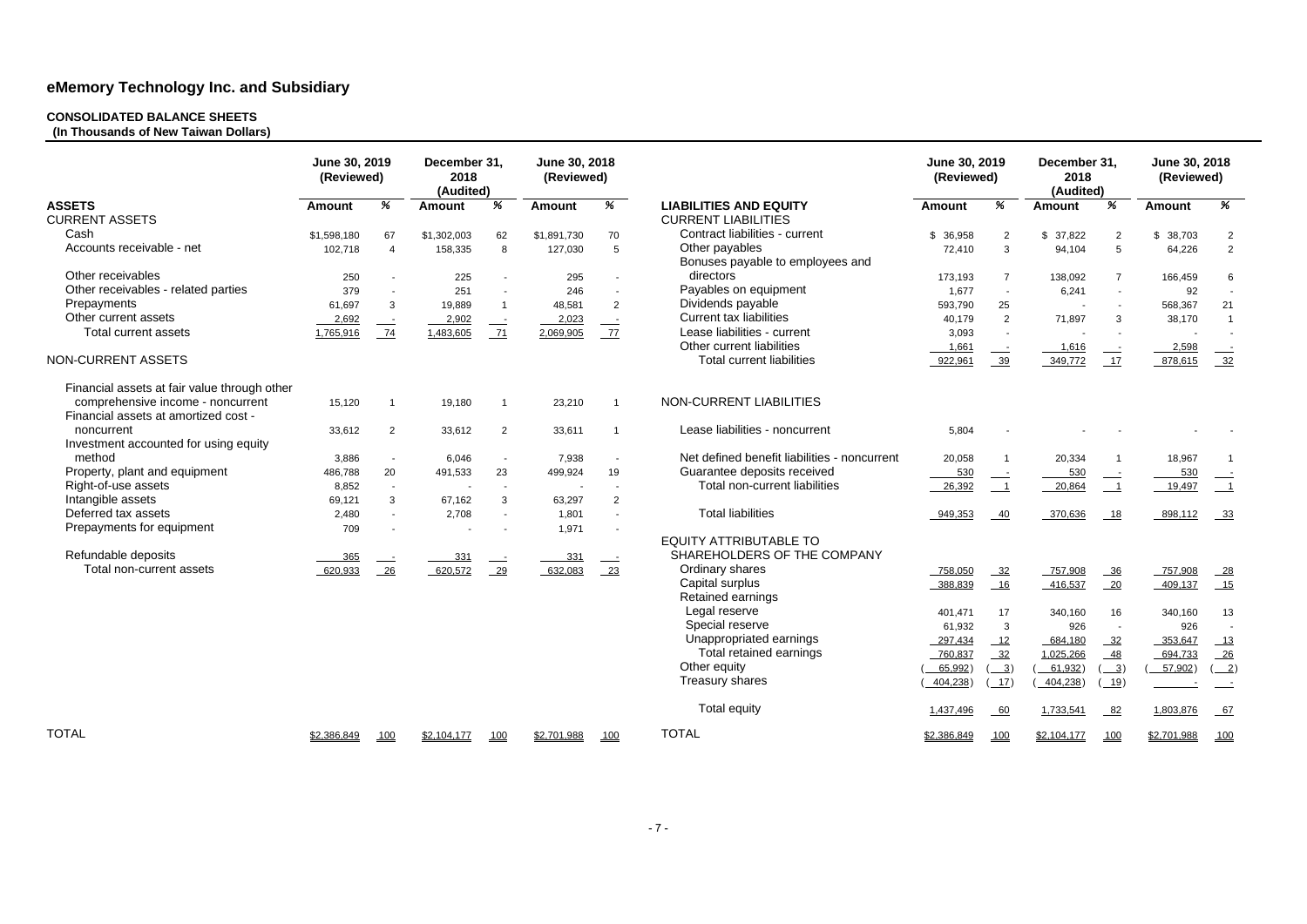#### **CONSOLIDATED STATEMENTS OF COMPREHENSIVE INCOME (In Thousands of New Taiwan Dollars, Except Earnings Per Share) (Reviewed, Not Audited)**

|                                                                                                                                                                                                                                  | For the Three Months Ended June 30 |                            |                             |                          |                              |                                          | For the Six Months Ended June 30 |                          |
|----------------------------------------------------------------------------------------------------------------------------------------------------------------------------------------------------------------------------------|------------------------------------|----------------------------|-----------------------------|--------------------------|------------------------------|------------------------------------------|----------------------------------|--------------------------|
|                                                                                                                                                                                                                                  | 2019                               |                            | 2018                        |                          | 2019                         |                                          | 2018                             |                          |
| <b>OPERATING REVENUE</b>                                                                                                                                                                                                         | <b>Amount</b><br>\$316,541         | $\%$<br>100                | <b>Amount</b><br>\$302,073  | $\%$<br>100              | <b>Amount</b><br>\$711,602   | $\%$<br>100                              | <b>Amount</b><br>\$676,539       | $\%$<br>100              |
| OPERATING COSTS                                                                                                                                                                                                                  |                                    |                            |                             |                          |                              |                                          |                                  |                          |
| <b>GROSS PROFIT</b>                                                                                                                                                                                                              | 316,541                            | 100                        | 302,073                     | 100                      | 711,602                      | <u>100</u>                               | 676,539                          | 100                      |
| <b>OPERATING EXPENSES</b><br>Selling and marketing expenses<br>General and administrative                                                                                                                                        | 30,100                             | 9                          | 27,609                      | 9                        | 59,059                       | 8                                        | 55,078                           | 8                        |
| expenses<br>Research and development                                                                                                                                                                                             | 39,298                             | 12                         | 38,184                      | 13                       | 83,406                       | 12                                       | 80,277                           | 12                       |
| expenses<br>Expected credit (gain) loss<br>Total operating expenses                                                                                                                                                              | 125,301<br>6,810)<br>187,889       | 40<br>$\frac{2}{2}$<br>59  | 116,161<br>1,752<br>183,706 | 38<br>1<br>61            | 252,874<br>6,362)<br>388,977 | 36<br>$(\_\underline{\phantom{A}}$<br>55 | 240,943<br>609<br>376,907        | 36<br>56                 |
| <b>OPERATING INCOME</b>                                                                                                                                                                                                          | 128,652                            | 41                         | 118,367                     | $\frac{39}{5}$           | 322,625                      | 45                                       | 299,632                          | $\frac{44}{4}$           |
| NON-OPERATING INCOME AND<br><b>EXPENSES</b>                                                                                                                                                                                      |                                    |                            |                             |                          |                              |                                          |                                  |                          |
| Other income<br>Other gains and losses<br>Finance costs                                                                                                                                                                          | 4,072<br>1,625<br>48)              | 1                          | 3,714<br>7,197              | 1<br>2                   | 12,760<br>3,335<br>97)       | 2<br>$\overline{\phantom{a}}$            | 17,648<br>4,435                  | 3                        |
| Share of loss of associates                                                                                                                                                                                                      | 1,049                              | $\overline{\phantom{a}}$   | 1,124)                      | $\overline{\phantom{a}}$ | 2,165)                       | $\overline{\phantom{a}}$                 | 2,459)                           |                          |
| Total non-operating income<br>and expenses                                                                                                                                                                                       | 4,600                              | $\overline{\phantom{0}}$ 1 | 9,787                       | $\frac{3}{2}$            | 13,833                       | $\overline{\phantom{0}2}$                | 19,624                           | $\frac{3}{2}$            |
| PROFIT BEFORE INCOME TAX                                                                                                                                                                                                         | 133,252                            | 42                         | 128,154                     | 42                       | 336,458                      | 47                                       | 319,256                          | 47                       |
| <b>INCOME TAX EXPENSE</b>                                                                                                                                                                                                        | 18,154                             | $\overline{6}$             | 15,961                      | $-5$                     | 44,209                       | 6                                        | 38,333                           | $-5$                     |
| <b>NET PROFIT</b>                                                                                                                                                                                                                | 115,098                            | 36                         | 112,193                     | 37                       | 292,249                      | 41                                       | 280,923                          | 42                       |
| OTHER COMPREHENSIVE INCOME<br>Items that will not be reclassified<br>subsequently to profit or loss:<br>Unrealized gain (loss) on<br>investments in equity<br>instruments at fair value<br>through other<br>comprehensive income | 2,180)                             |                            | 4,513                       | $\overline{2}$           | 4,060)                       |                                          | 5,090                            | $\overline{\phantom{a}}$ |
| TOTAL COMPREHENSIVE INCOME                                                                                                                                                                                                       | \$112,918                          | $\frac{36}{5}$             | \$116,706                   | $\frac{39}{2}$           | \$288,189                    | $\underline{41}$                         | \$286,013                        | 42                       |
| NET PROFIT ATTRIBUTABLE TO:<br>Owners of the Company                                                                                                                                                                             | \$115,098                          | 36                         | \$112,193                   | 37                       | \$292,249                    | 41                                       | \$280,923                        | 42                       |
| Non-controlling interests                                                                                                                                                                                                        | \$115,098                          | 36                         | \$112,193                   | $\frac{37}{2}$           | \$292,249                    | 41                                       | \$280,923                        | $\overline{42}$          |
| TOTAL COMPREHENSIVE INCOME<br><b>ATTRIBUTABLE TO:</b><br>Owners of the Company<br>Non-controlling interests                                                                                                                      | \$112,918<br>\$112,918             | 36<br>$\frac{36}{ }$       | \$116,706<br>\$116,706      | 39<br>$\frac{39}{ }$     | \$288,189<br>\$288,189       | 41<br>$\overline{41}$                    | \$286,013<br>\$286,013           | 42<br>$\frac{1}{42}$     |
| <b>EARNINGS PER SHARE</b><br><b>Basic</b><br>Diluted                                                                                                                                                                             | 1.55<br>1.55                       |                            | 1.48<br>1.48                |                          | 3.94<br>3.92                 |                                          | 3.71<br>3.69                     |                          |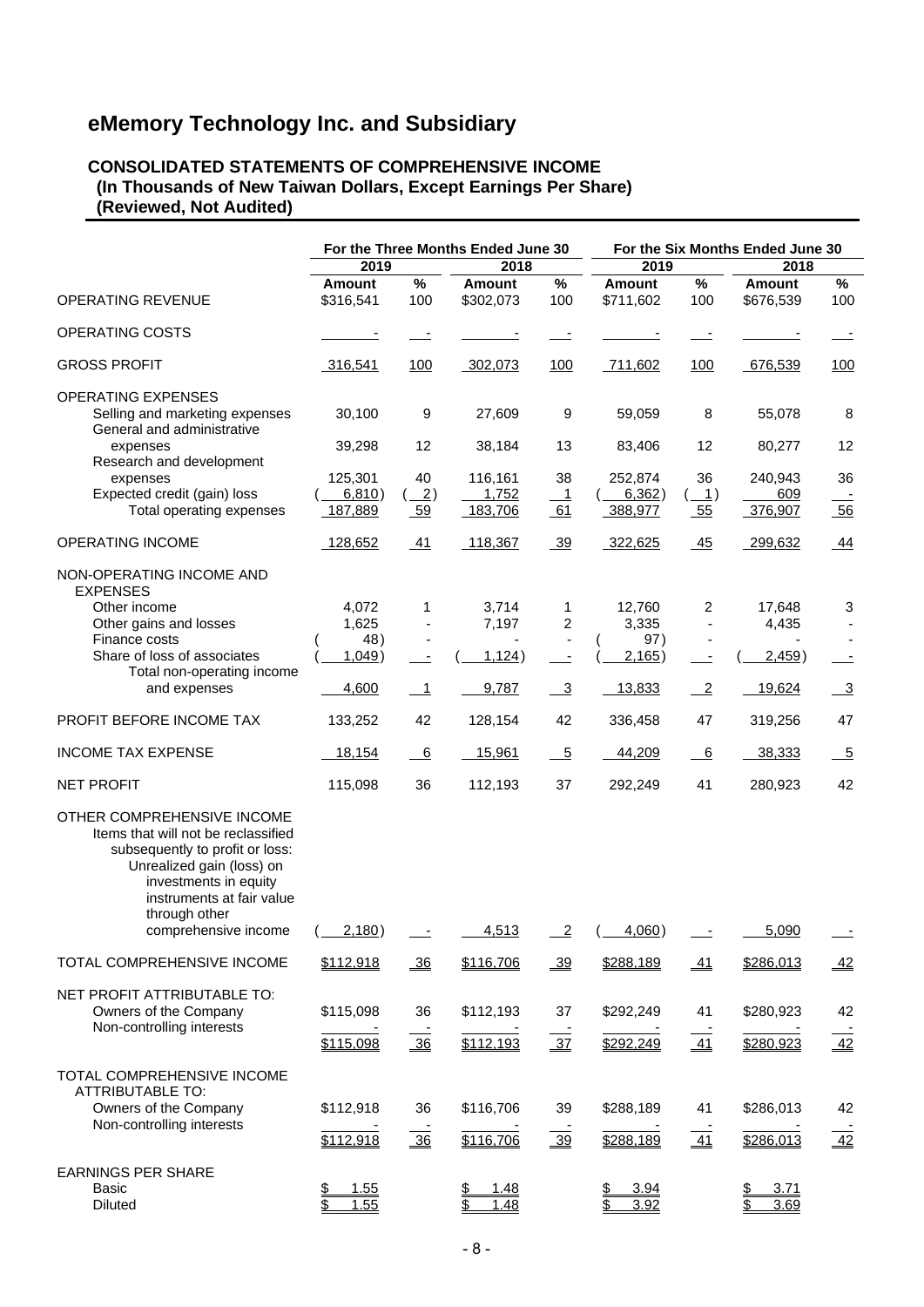#### **CONSOLIDATED STATEMENTS OF CHANGES IN EQUITY (In Thousands of New Taiwan Dollars) (Reviewed, Not Audited)**

|                                                                                                                 |                                 | <b>Ordinary Shares</b> |                        |                      |                        | <b>Retained Earnings</b>          |                 | <b>Other Equity</b>                                                                                                                |                          |                     |
|-----------------------------------------------------------------------------------------------------------------|---------------------------------|------------------------|------------------------|----------------------|------------------------|-----------------------------------|-----------------|------------------------------------------------------------------------------------------------------------------------------------|--------------------------|---------------------|
|                                                                                                                 | <b>Shares</b><br>(In Thousands) | <b>Amount</b>          | <b>Capital Surplus</b> | <b>Legal Reserve</b> | <b>Special Reserve</b> | Unappropriated<br><b>Earnings</b> | <b>Total</b>    | <b>Unrealized Gain</b><br>(Loss) on<br><b>Financial Assets</b><br>at Fair Value<br><b>Through Other</b><br>Comprehensive<br>Income | <b>Treasury Shares</b>   | <b>Total Equity</b> |
| BALANCE, JANUARY 1, 2018                                                                                        | 75,783                          | 757,823<br>S           | 427,496<br>\$.         | 280,298              | 926<br>-\$             | 671,322<br>\$                     | 952,546<br>\$.  | 62,992)<br>(\$                                                                                                                     | \$                       | 2,074,873<br>S      |
| Appropriation of 2017 earnings<br>Legal reserve<br>Cash dividends distributed by the Company                    |                                 |                        |                        | 59,862               |                        | 59,862)<br>538,736)               | 538,736)        |                                                                                                                                    |                          | 538,736)            |
| Change in capital surplus from investments in associates<br>accounted for by using equity method                |                                 |                        | 4                      |                      |                        |                                   |                 |                                                                                                                                    |                          | $\overline{4}$      |
| Issuance of cash dividends from capital surplus                                                                 |                                 | $\sim$                 | 29,631)                |                      |                        |                                   |                 |                                                                                                                                    | $\sim$                   | 29,631)             |
| Net profit for the six months ended June 30, 2018                                                               |                                 |                        |                        |                      |                        | 280,923                           | 280,923         |                                                                                                                                    | $\overline{\phantom{a}}$ | 280,923             |
| Other comprehensive income for the six months ended<br>June 30, 2018                                            |                                 |                        |                        |                      |                        |                                   |                 | 5,090                                                                                                                              |                          | 5,090               |
| Total comprehensive income for the six months ended<br>June 30, 2018                                            |                                 |                        |                        |                      |                        | 280,923                           | 280,923         | 5,090                                                                                                                              |                          | 286,013             |
| Issuance of ordinary shares under employee share options                                                        | 8                               | 85                     | 2,794                  |                      |                        |                                   |                 |                                                                                                                                    |                          | 2,879               |
| Share-based payment                                                                                             |                                 |                        | 8,474                  |                      |                        |                                   |                 |                                                                                                                                    |                          | 8,474               |
| BALANCE, JUNE 30, 2018                                                                                          | 75,791                          | 757,908                | 409,137                | 340,160              | 926                    | 353,647                           | 694,733         | 57,902<br>່ \$                                                                                                                     |                          | 1,803,876<br>S      |
| BALANCE, JANUARY 1, 2019                                                                                        | 75,791                          | 757,908<br>\$          | 416,537<br>\$          | 340,160<br>\$.       | 926<br>-\$             | 684,180<br>\$                     | \$<br>1,025,266 | 61,932)<br>(\$                                                                                                                     | (<br>404,238)            | \$ 1,733,541        |
| Appropriation of 2018 earnings<br>Legal reserve<br>Special reserve<br>Cash dividends distributed by the Company |                                 |                        |                        | 61,311               | 61,006                 | 61,311)<br>61,006<br>556,678)     | 556,678)        |                                                                                                                                    |                          | 556,678)            |
| Change in capital surplus from investments in associates<br>accounted for by using equity method                |                                 |                        | 5                      |                      |                        |                                   |                 |                                                                                                                                    |                          | 5                   |
| Issuance of cash dividends from capital surplus                                                                 |                                 | $\sim 100$             | 37,112)                |                      |                        |                                   |                 |                                                                                                                                    | $\sim$                   | 37,112)             |
| Net profit for the six months ended June 30, 2019                                                               |                                 |                        |                        |                      |                        | 292,249                           | 292,249         |                                                                                                                                    |                          | 292,249             |
| Other comprehensive income for the six months ended<br>June 30, 2019                                            |                                 |                        |                        |                      |                        |                                   |                 | 4,060)                                                                                                                             |                          | $4,060$ )           |
| Total comprehensive income for the six months ended<br>June 30, 2019                                            |                                 |                        |                        |                      |                        | 292,249                           | 292,249         | 4,060)                                                                                                                             |                          | 288,189             |
| Issuance of ordinary shares under employee share options                                                        | 14                              | 142                    | 4,583                  |                      |                        |                                   |                 |                                                                                                                                    |                          | 4,725               |
| Share-based payment                                                                                             |                                 |                        | 4,826                  |                      |                        |                                   |                 |                                                                                                                                    |                          | 4,826               |
| <b>BALANCE, JUNE 30, 2019</b>                                                                                   | 75,805                          | 758,050                | 388,839                | 401,471              | 61,932                 | 297,434<br>\$                     | 760,837<br>\$   | $65,992$ )<br><u>s</u>                                                                                                             | 404,238)<br>(S           | \$ 1,437,496        |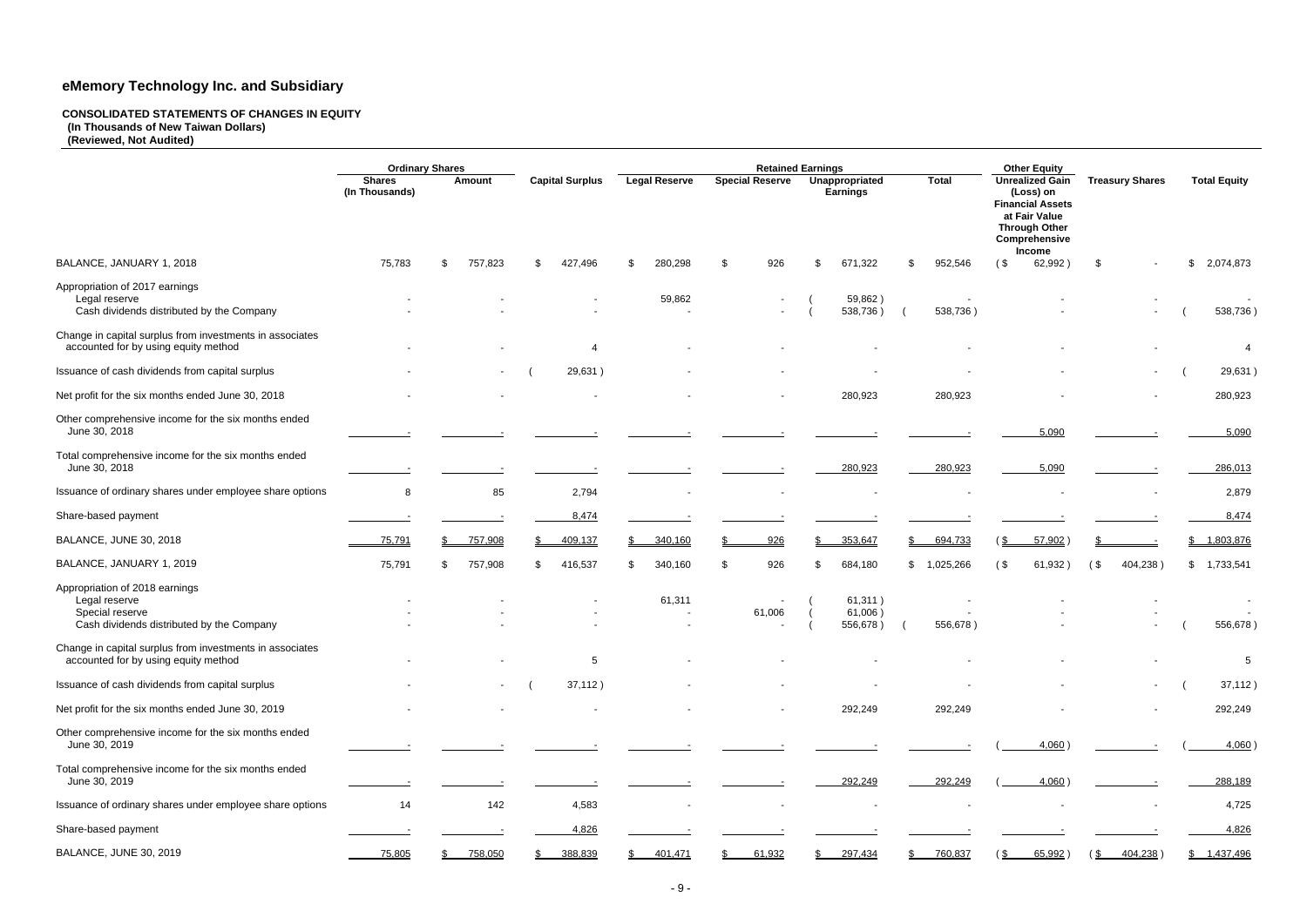#### **CONSOLIDATED STATEMENTS OF CASH FLOWS (In Thousands of New Taiwan Dollars) (Reviewed, Not Audited)**

|                                              | For the Six Months Ended June 30 |         |    |         |  |
|----------------------------------------------|----------------------------------|---------|----|---------|--|
|                                              |                                  | 2019    |    | 2018    |  |
| CASH FLOWS FROM OPERATING ACTIVITIES         |                                  |         |    |         |  |
| Profit before income tax                     | \$                               | 336,458 | \$ | 319,256 |  |
| Adjustments for:                             |                                  |         |    |         |  |
| Depreciation expenses                        |                                  | 19,904  |    | 18,855  |  |
| Amortization expenses                        |                                  | 7,333   |    | 6,402   |  |
| Expected credit (gain) loss                  |                                  | 6,362)  |    | 609     |  |
| Interest on lease liabilities                |                                  | 97      |    |         |  |
| Interest income                              |                                  | 5,287)  |    | 5,929)  |  |
| Share-based payments                         |                                  | 4,826   |    | 8,474   |  |
| Share of loss of associates                  |                                  | 2,165   |    | 2,459   |  |
| Gain on disposal of investments              |                                  |         |    | 5)      |  |
| Net gain on foreign currency exchange        |                                  | 1,591)  |    | 3,379)  |  |
| Changes in operating assets and liabilities  |                                  |         |    |         |  |
| Accounts receivable                          |                                  | 62,689  |    | 42,653) |  |
| Other receivables - related parties          |                                  | 128)    |    | 331     |  |
| Prepayments                                  |                                  | 24,945) |    | 23,048) |  |
| Other current assets                         |                                  | 210     |    |         |  |
| <b>Contract liabilities</b>                  |                                  | 864)    |    | 5,232   |  |
| Other payables                               |                                  | 21,698) |    | 16,691) |  |
| Other current liabilities                    |                                  | 45      |    | 1,147   |  |
| Net defined benefit liabilities              |                                  | 276)    |    | 275)    |  |
| Bonuses payable to employees and             |                                  |         |    |         |  |
| directors                                    |                                  | 35,101  |    | 32,834  |  |
| Cash generated from operations               |                                  | 407,677 |    | 303,619 |  |
| Interest received                            |                                  | 5,262   |    | 5,872   |  |
| Income tax paid                              |                                  | 92,562) |    | 68,867) |  |
| Net cash generated from operating activities |                                  | 320,377 |    | 240,624 |  |

(Continued)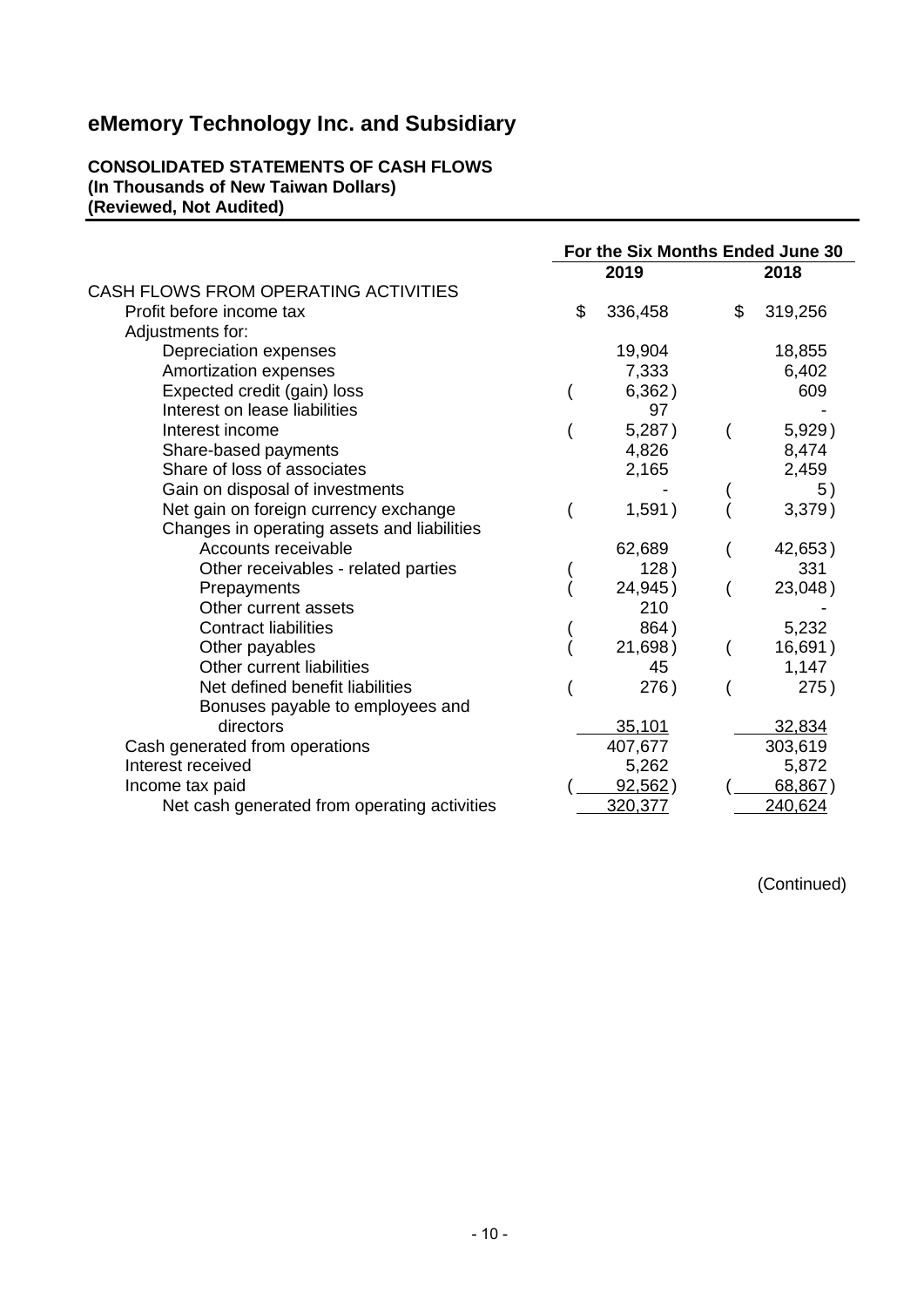#### **CONSOLIDATED STATEMENTS OF CASH FLOWS (In Thousands of New Taiwan Dollars) (Reviewed, Not Audited)**

|                                                                                                                 | For the Six Months Ended June 30 |                 |      |                    |
|-----------------------------------------------------------------------------------------------------------------|----------------------------------|-----------------|------|--------------------|
|                                                                                                                 | 2019                             |                 | 2018 |                    |
| CASH FLOWS FROM INVESTING ACTIVITIES<br>Acquisition of financial assets at fair value through<br>profit or loss | \$                               |                 | (\$  | $31,000$ )         |
| Proceeds from disposal of financial assets at fair value<br>through profit or loss                              |                                  |                 |      | 31,005             |
| Acquisition of property, plant and equipment                                                                    |                                  | 18,193)         |      | 9,021)             |
| Increase in refundable deposits                                                                                 |                                  | 34)             |      | 16)                |
| Acquisition of intangible assets<br>Increase in prepayments for equipment                                       |                                  | 9,292)<br>709)  |      | $7,269$ )          |
| Net cash used in investing activities                                                                           |                                  | 28,228)         |      | 16,301             |
| CASH FLOWS FROM FINANCING ACTIVITIES                                                                            |                                  |                 |      |                    |
| Payments of lease liabilities<br>Exercise of employee share options                                             |                                  | 1,485)<br>4,725 |      | 2,879              |
| Interest paid                                                                                                   |                                  | 97)             |      |                    |
| Net cash generated from financing activities                                                                    |                                  | 3,143           |      | 2,879              |
| EFFECTS OF EXCHANGE RATE CHANGES ON THE<br><b>BALANCE OF CASH HELD IN FOREIGN CURRENCIES</b>                    |                                  | 885             |      | 844                |
|                                                                                                                 |                                  |                 |      |                    |
| <b>NET INCREASE IN CASH</b>                                                                                     |                                  | 296,177         |      | 228,046            |
| CASH AT THE BEGINNING OF THE PERIOD                                                                             |                                  | 1,302,003       |      | 1,663,684          |
| CASH AT THE END OF THE PERIOD                                                                                   |                                  | \$1,598,180     |      | <u>\$1,891,730</u> |

(Concluded)